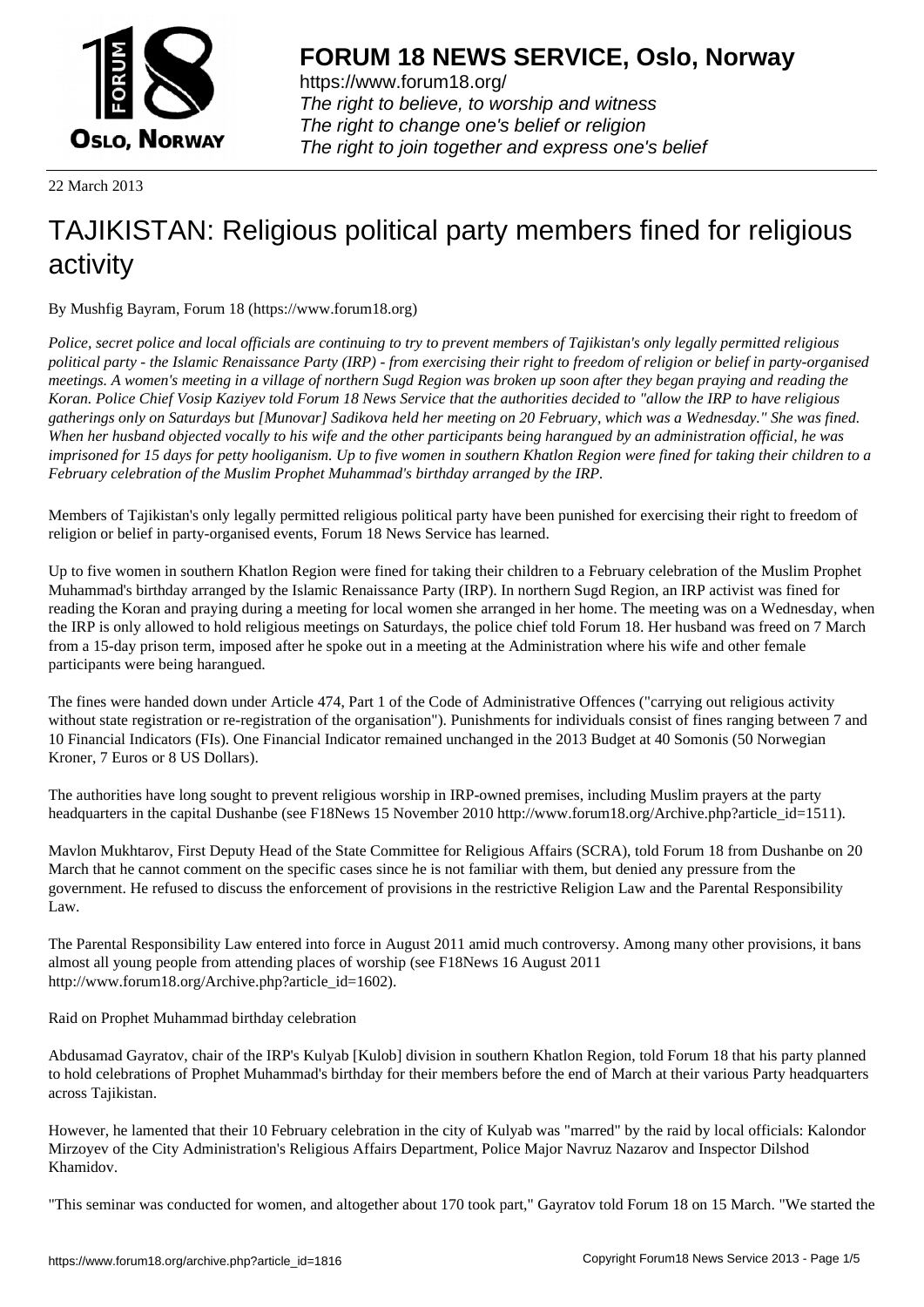When Gayratov objected that the officials entered the hall and disturbed the meeting, Major Nazarov along with the two other officers brought him to the Police Department, Gayratov told Forum 18.

"Major Nazarov questioned me in his office for about an hour, and drew up a police report." Major Nazarov told Gayratov that he was being charged for organising an unauthorised religious meeting. "I argued with him that we are a registered Islamic political party, and that by celebrating the Prophet's birth, nothing disturbed the public or went against the State," Gayratov told Forum 18. Major Nazarov then brought him to Jumakhon Nazarov, Chief of Kulyab Police, who repeated Major Nazarov's claims to Gayratov, after which he was released.

Meanwhile, while Gayratov was at the police station, Inspector Khamidov waited at the door of the hall, taking down the parents' and children's names as they came out.

Fines

At least one and possibly as many as five of the women who attended the 10 February celebration have been fined for their participation.

Judge Bahrom Sharipov, Chair of Kulyab City Court, summoned local resident Guljahon Gayibova on 25 February to inform her that she was fined 40 Somonis under Administrative Code Article 474, Part 1. She was accused of bringing her 13-year old daughter to the meeting, alleging that this violated the Religion and Parental Responsibility Laws.

Gayibova told Forum 18 on 15 March that when she asked for the copy of the Court decision, Suhrob Akramov, who presented himself as a Court official, told her that she should not hire a lawyer or make complaints, since she had been given the minimum fine for her violation. "Because the amount is so small, it is shameful to make big noise about it," she quoted Akramov as telling her. "So you should just sign the papers that you don't need a lawyer, and we will take care of the payment."

Presenting himself as a Judge of the Kulyab Court, Akramov told Forum 18 on 19 March that he did not remember the details of the case. He asked Forum 18 to call back later the same day. When called back, a woman who answered Akramov's phone (she refused to give her name or position in the Court) told Forum 18 that Akramov is not a Judge but a bailiff, and said that he is not available to talk. However, she said that Gayibova's case had been heard by the Chair of the Court, Bahrom Sharipov. She then referred Forum 18 to Judge Sharipov.

Sayjafar Yuldashev, Judge Sharipov's assistant, told Forum 18 on 19 March that the Judge was not available to comment but that Gayibova had been fined for "bringing her child into a religious meeting". Yuldashev refused to tell Forum 18 whether other parents were fined and, if so, to give their names. He also refused to put Forum 18 through to Judge Sharipov or other officials of the Court.

How many parents fined?

Tajikistan-based media variously put the number of mothers fined under the same charges for bringing their children to the meeting at between three and five. However, neither Gayratov, Gayibova, Police officers who raided the Party seminar nor the Court officials could give exact names or numbers of the parents to Forum 18. Police Major Nazarov told Forum 18 on 19 March that he does not know how many parents came with their children to the seminar or how many were punished for it.

Nonetheless, Judge Ochilov (first name not given) of Kulyab Court summoned Gayratov on 6 March to tell him that administrative charges are being prepared against him for holding a religious event outside a registered place of worship.

Gayratov said that Judge Ochilov, as "one proof of his guilt," told him that five women were fined for participating in the Party seminar with their children, aged between 6 and 13. "The Judge, pointing to a stack of papers on his table, told me that two of the women already paid the fines," he told Forum 18 on 16 March. Although Gayratov said that he believes it could be true, he does not know the names of these mothers.

Asked what punishment will be given to Gayratov, Major Nazarov told Forum 18: "I drew up the report of the unauthorised religious meeting, and referred the case to the Religious Affairs Department. It is up to them whether or what punishment they will give."

Kulyab Court officials did not tell Forum 18 whether or when a hearing of Gayratov's case will be.

Mother and daughter warned

On 18 and 19 February, Police Inspector Khamidov – who had recorded the names of parents and children present at the meeting – visited their schools. Some parents were summoned and Khamidov dictated statements of why they were in the meeting and promising not to attend such meetings again.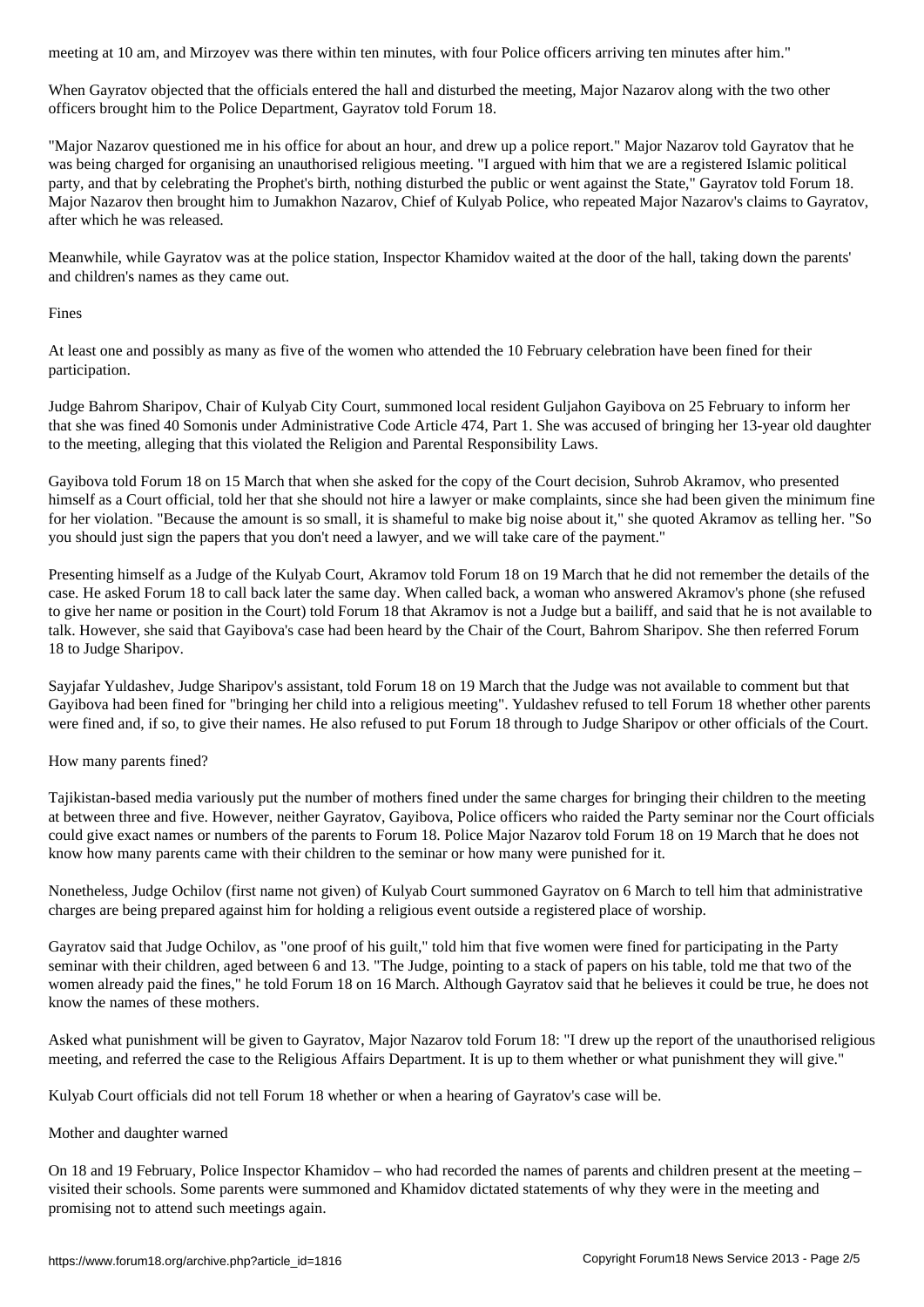Gayibova told Forum 18 that Khamidov visited her daughter's school several times. He told mother and daughter in front of the teachers that "what we did was illegal, and made me write a statement that my daughter will not participate in religious meetings in future."

"The law is against our religious rights, and also the rights of our children," Gayibova lamented to Forum 18. "What can we do when we do not want to leave our children home alone, and we have to go to a religious event?"

Calls to Inspector Khamidov's office phone throughout 20 March went unanswered. Khamidov three times answered his mobile phone the same day, but without saying anything each time put the phone down.

### Raid in Sugd Region

Sixteen officials from various state agencies - including Vosip Kaziyev, Chief of Isfara District Police Station No.2, other Police and National Security Committee (NSC) secret police officers - raided the private home of Abdumannon Sadikov and his wife Munovar Sadikova in the village of Surkh in Sugd Region's Isfara District. The couple are IRP activists.

Officers arrived early in the morning of 20 February while the husband was absent from home since his wife was conducting a meeting for women where she would discuss the Party's agenda with 16 local women, Sadikov told Forum 18 on 18 March.

The raid began when the local Police Officer Umid Kholikov along with another police officer at about 8.30 am "without warning entered our house", Sadikov told Forum 18. His wife had just started the meeting with prayer and Koran reading 15 minutes before the Police arrived. Such prayer and Koran reading should have lasted 30 minutes "as we, in the IRP, usually begin our meetings," Sadikov said. "When my wife opened the door, and said that they are having normal activity of the IRP, which is a legally registered party, Officer Kholikov told her they are having an illegal religious meeting."

Then Officer Kholikov "immediately collected all the cell phones so no one could make a phone call to inform anyone of what was happening." When Sadikova told Kholikov that what the Police was doing was illegal, he told her: "I am not afraid of anyone." However, one of the women secretly called Sadikov and he arrived about 9.30 am.

"The officials took down the women's names and made them write statements," Sadikov recounted. "They then left, asking me to come to Isfara District Police, which I did around lunch time."

At the Isfara District Police Station No.2, Police Chief Kaziyev and other officers questioned Sadikov for two hours. Officers warned that they "must not have any meetings" in their home, including Koran reading or prayers for party members or anyone. After two hours of being kept at the Station he was released.

"I simply carried out my orders"

Officer Kholikov admitted that the Police "visited" Sadikov's home but denied that he collected the mobile phones or threatened the women. "They lied to you," he insisted to Forum 18 on 19 March. When Forum 18 asked what exactly happened and why the Police raided the Sadikovs' home, he refused to comment. "Please talk to my Police Chief, I simply carried out my orders."

Police Chief Kaziyev told Forum 18 the same day that the authorities decided to "allow the IRP to have religious gatherings only on Saturdays but Sadikova held her meeting on 20 February, which was a Wednesday." Asked whether he does not think the decision to allow people to pray or read Koran on certain days only is not arbitrary, he referred Forum 18 to Obidboy Akhmadov, chief religious affairs official of Isfara City Administration.

Asked why people cannot pray and read the Koran with friends or colleagues in their private homes, Khasanboy Zaliyev, Head of Sukhr village administration, was categorical. "We have 16 Mosques in our District - people can pray there," he told Forum 18 on 20 March from Sukhr. "We have religious freedom in Tajikistan."

## Confrontation with District Administration official

Sadikov told Forum 18 that after he was released from the Police Station at around 2 pm, he received a call from his wife. She informed him that now she and three other women from the meeting were summoned to the Surkh village Administration's building for a meeting with Oliya Ganiyeva, Deputy Head of Isfara District Administration. "She told me that Ganiyeva was scolding them for organising illegal activity as well as putting pressure on the women to leave the IRP."

"When I arrived at the Administration building I knocked on the door of the hall where the meeting was taking place," Sadikov explained. Akhmadov, Isfara's Religious Affairs official, came out of the hall, telling Sadikov that he "should not enter since it is a meeting for women."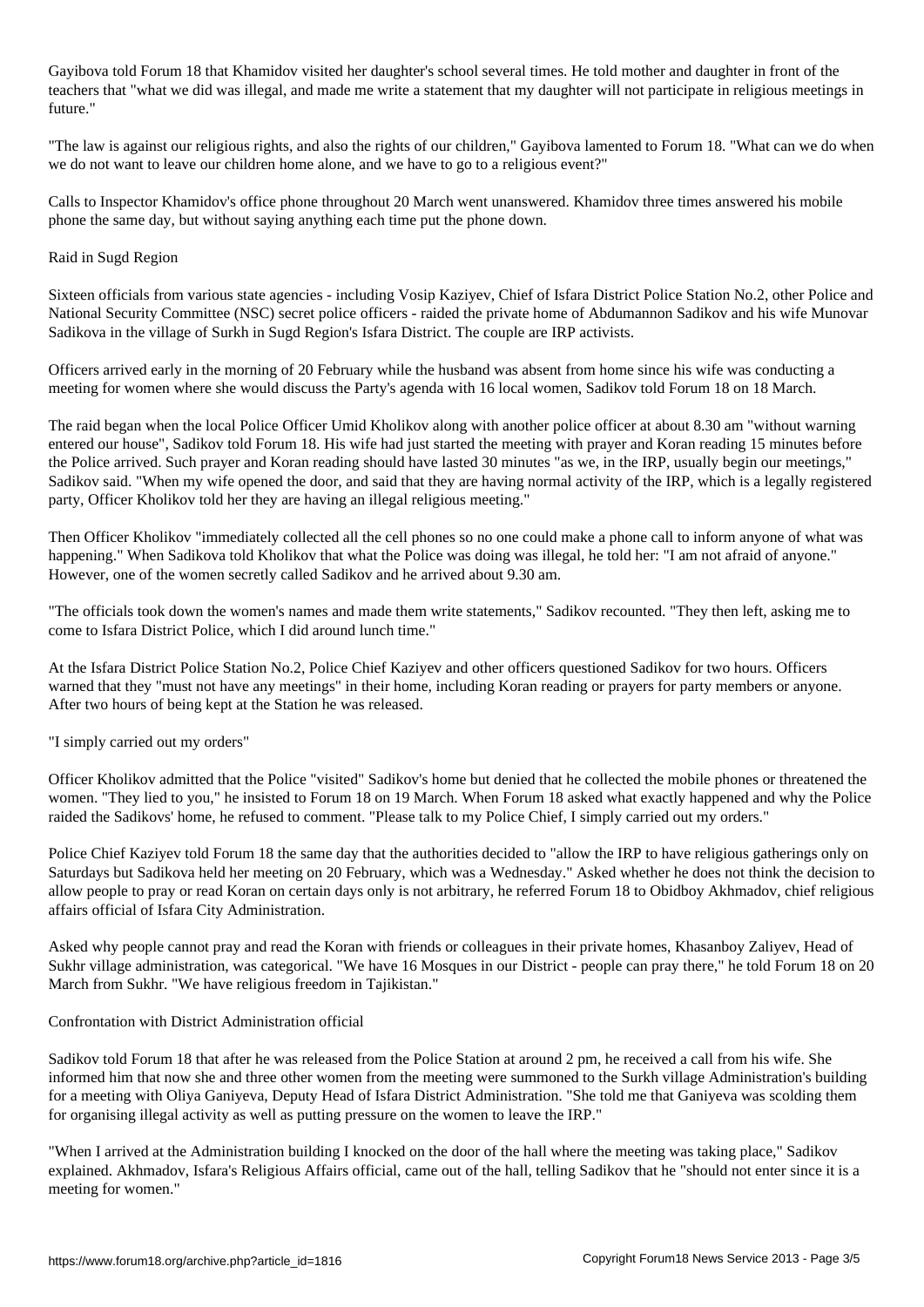me saying that I should not worry, that even he is not going to sit in the room, and that the meeting should be over in 30 minutes."

However, the meeting went on longer, and Sadikov could hear Ganiyeva "yelling" at the women, pounding on the table, scolding them for alleged illegal activity and accusing the IRP leadership of embezzling the Party's money. Sadikov told Forum18 he "could not stop, but entered the hall and sat at the back."

"When I raised my hand, introduced myself, and asked loudly by what rights the authorities raid our private home, summon me to the Police station, and then summon my wife and her guests to the Administration to scold, yell at them, and falsely to accuse our colleagues, Ganiyeva yelled at me and other officials present at the meeting: Who is this uncultured person - take him out of here immediately."

Village administration Chief Zaliyev, who was also in the hall, "came to me, and taking my arm softly, asked to leave the hall together with him." Then "within minutes" Officer Kholikov accompanied by other police officers arrived and took him to the Police Station.

Zaliyev defended to Forum 18 the short-term jailing of Sadikov, claiming that he had "behaved like a hooligan". Asked what exactly in Sadikov's actions constituted hooliganism, Zaliyev responded that Sadikov "yelled at a very important person from the government, which is an insult."

Told that Sadikov's home was raided by so many officials early in the morning, he then was interrogated by the Police while his wife was compelled to stay in Ganiyeva's meeting for lengthy questioning while she was being shouted at, and asked whether had all this happened to him he would react calmly, Zaliyev responded: "Look you were misinformed, and this is not a phone conversation, and I am busy at the moment." He refused to talk further to Forum 18.

#### Arrest

After being kept at the Isfara Police from 4 pm on 20 February until the morning of 21 February, Sadikov was then taken to Isfara District Court. There Judge Farhod Ganiyev (Forum 18 is not aware whether or not he is related to Ganiyeva) "made a quick decision, without giving me a chance to defend myself or use the services of a lawyer," Sadikov told Forum 18.

He said that Ganiyeva was present at the hearing and "kept yelling at me even at the Court." When he tried to defend himself or say anything in his defence, "the Judge told me to shut up."

Forum 18 could not reach Judge Ganiyev or other officials on 20 March. Phones at the Court went unanswered. However, Judge Ganiyev on 28 February claimed to local news agency Asia Plus that Sadikov refused to use the services of a lawyer or other witnesses.

Sadikov ridiculed the claim, telling Forum 18: "I was not even given a chance to look round for lawyers, and I was taken from my home to the Police, from the Police to the Court, and given the arrest within less than one day."

Asked why Sadikov was given a 15-day prison term, Isfara Police Chief Kaziyev admitted that "there is nothing wrong with Sadikov's participation" in Ganiyeva's meeting but that "Ganiyeva complained to the Police that he insulted her." Asked how this can be proved, he referred Forum 18 to Isfara District Court.

Asked how in less than one day all these legal procedures could take place, and such a serious punishment be given to a person without even allowing him to defend himself, Kaziyev responded, "We are not against Sadikov – we simply punished him for petty hooliganism."

## Fine

On 7 March – the day her husband was freed - Religious Affairs Official Akhmadov fined Sadikova 320 Somonis under Administrative Code Article 474, Part 1. She received a copy of the decision - which Forum 18 has seen - at Isfara Administration building on 11 March. However, she has not paid the fine and on 14 March filed an appeal in the court against the decision.

Asked why Sadikov had been jailed and why his wife had been fined, Akhmadov on 19 March told Forum 18: "These are Tajikistan's internal issues, it is none of your business. We have prosecutors and other organs who can prove who was right who was wrong." Asked why the IRP was allowed to have religious meetings only on Saturdays, he did not answer.

Told that Sadikova refuses to pay the fine and appealed, and asked what further measures will be taken against her, Akhmadov responded: "It is not your business whether she pays or does not pay the fine." He further refused to talk by telephone, insisting that Forum 18 should come to his office to talk. (END)